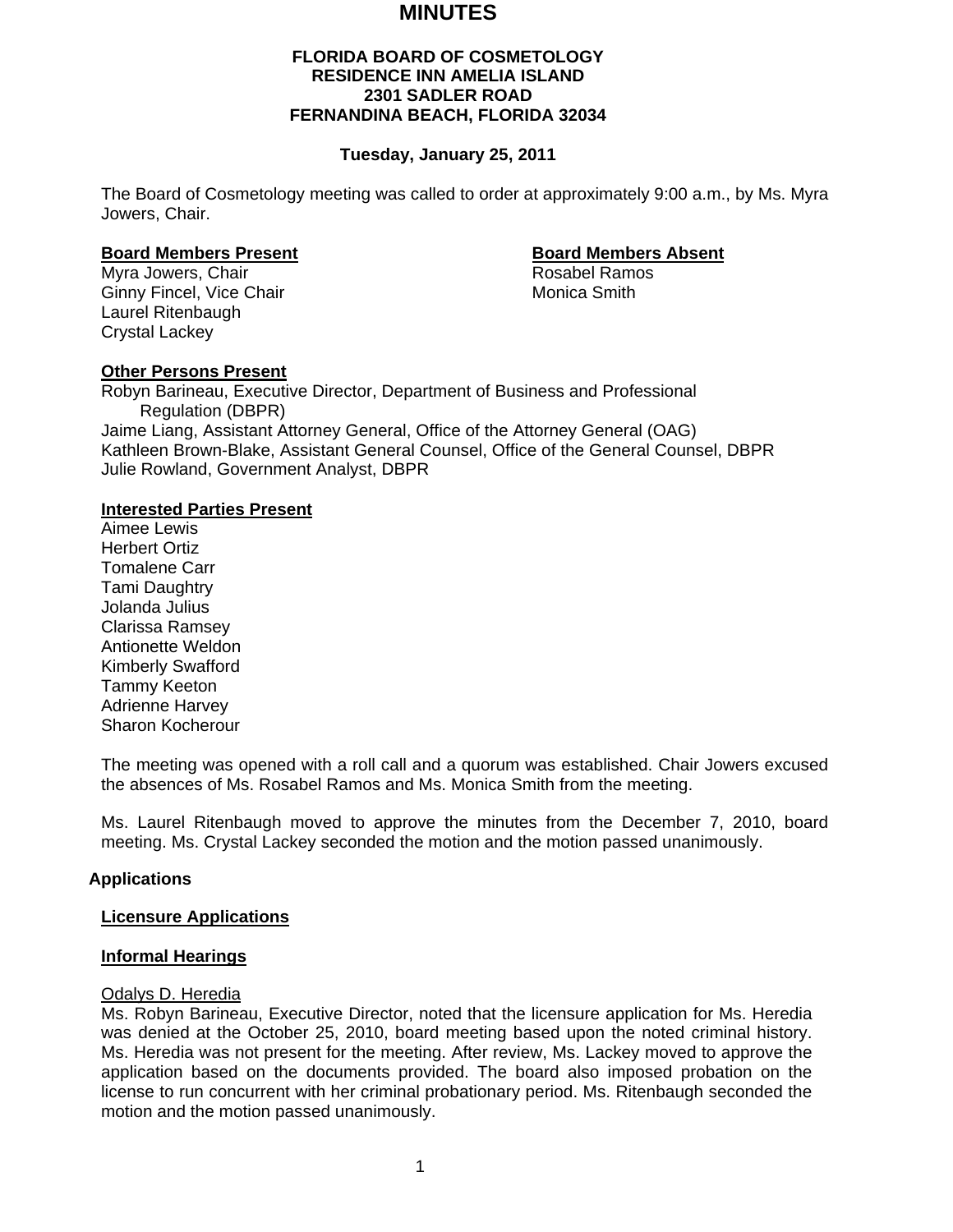## Jolanda Julius

Ms. Barineau noted that the licensure application for Ms. Julius was denied at the December 7, 2010, board meeting based upon the noted criminal history. Ms. Julius was present for the meeting and was sworn in by Assistant Attorney General, Ms. Jaime Liang. After review, Ms. Ritenbaugh moved to approve the application based on the documents provided. Ms. Lackey seconded the motion and the motion passed unanimously.

#### **Initial Review**

#### Stephanie Adam

Ms. Adam was not present for the meeting. After review, Ms. Ritenbaugh moved to approve the application. The board also imposed probation on the license to run concurrent with her criminal probationary period. Ms. Lackey seconded the motion and the motion passed unanimously.

## Amber L. Carson

Ms. Carson was not present for the meeting. After review, Ms. Ritenbaugh moved to deny the application based on the noted criminal history. Ms. Lackey seconded the motion and the motion passed unanimously.

#### Okeenia S. Chatter

Ms. Chatter was not present for the meeting. After review, Ms. Ritenbaugh moved to approve the application. Ms. Lackey seconded the motion and the motion passed unanimously.

# Jessi L. Clark

Ms. Clark was not present for the meeting. After review, Ms. Ritenbaugh moved to deny the application based on the noted criminal history. Vice Chair Ginny Fincel seconded the motion and the motion passed unanimously.

#### Tami Sue Daughtry

Ms. Daughtry was present for the meeting and was sworn in by Ms. Liang. After review, Ms. Ritenbaugh moved to approve the application. The board also imposed probation on the license to run concurrent with her criminal probationary period. Ms. Lackey seconded the motion and the motion passed unanimously.

#### Rhoda M. Edwards

Ms. Edwards was not present for the meeting. After review, Ms. Lackey moved to deny the application based on the noted criminal history. Vice Chair Fincel seconded the motion and the motion passed unanimously.

#### Sarah Fox

Ms. Fox was not present for the meeting. After review, Ms. Ritenbaugh moved to approve the application. Ms. Lackey seconded the motion and the motion passed unanimously.

#### Noemi Gonzalez Diaz

Ms. Diaz was not present for the meeting. After review, Ms. Ritenbaugh moved to approve the application. Ms. Lackey seconded the motion and the motion passed unanimously.

#### Eduardo Grant

Ms. Barineau noted that the licensure application for Mr. Grant was forwarded to the board for review based on the background information reflected on the application. Mr. Grant was not present for the meeting. After review, Ms. Lackey moved to approve the application. The board also imposed probation on the license to run concurrent with his criminal probationary period. Ms. Ritenbaugh seconded the motion and the motion passed unanimously.

## Michael J. Green

Mr. Green was not present for the meeting. After review, Ms. Ritenbaugh moved to approve the application. The board also imposed probation on the license to run concurrent with his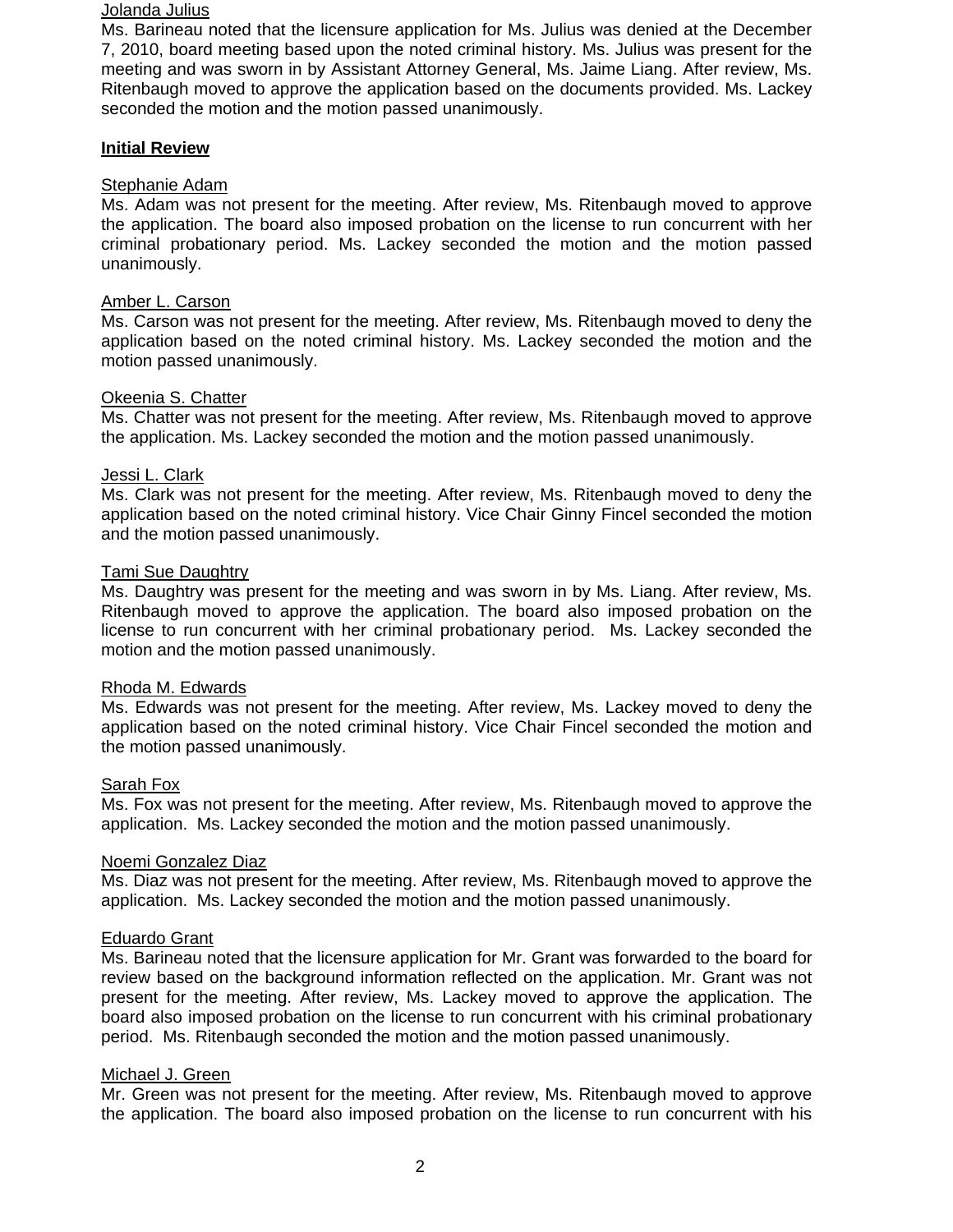criminal probationary period. Ms. Lackey seconded the motion and the motion passed unanimously.

#### Charlie L. Harris

Mr. Harris was not present for the meeting. After review, Ms. Ritenbaugh moved to approve the application. Vice Chair Fincel seconded the motion and the motion passed unanimously.

#### Robert S. Lee

Mr. Lee was not present for the meeting. After review, Ms. Ritenbaugh moved to deny the application based on the noted criminal history. Ms. Lackey seconded the motion and the motion passed unanimously.

#### Aimee M. Lewis

Ms. Lewis was present for the meeting and was sworn in by Ms. Liang. After review, Ms. Ritenbaugh moved to approve the application. Ms. Lackey seconded the motion and the motion passed unanimously.

#### Ebony L. Mcqueen

Ms. Mcqueen was not present for the meeting. After review, Vice Chair Fincel moved to deny the application based on the noted criminal history. Ms. Ritenbaugh seconded the motion and the motion passed unanimously.

#### Krystal Melim

Ms. Melim was not present for the meeting. After review, Vice Chair Fincel moved to approve the application. Ms. Ritenbaugh seconded the motion and the motion passed unanimously.

#### Andrea L. Mills

Ms. Mills was not present for the meeting. After review, Ms. Lackey moved to approve the application. The board also imposed probation on the license to run concurrent with her criminal probationary period. Ms. Ritenbaugh seconded the motion and the motion passed unanimously.

#### Riley J. Morgan

Ms. Morgan was not present for the meeting. After review, Ms. Lackey moved to approve the application. The board also imposed probation on the license to run concurrent with her criminal probationary period. Ms. Ritenbaugh seconded the motion and the motion passed unanimously.

#### Herbert L. Ortiz

Mr. Ortiz was present for the meeting and was sworn in by Ms. Liang. After review, Ms. Ritenbaugh moved to approve the application. Ms. Lackey seconded the motion and the motion passed unanimously.

## Clarissa Ramsey

Ms. Ramsey was present for the meeting and was sworn in by Ms. Liang. After review, Ms. Lackey moved to approve the application. Vice Chair Fincel seconded the motion and the motion passed unanimously.

#### Heidi T. Reitano

Ms. Reitano was not present for the meeting. After review, Vice Chair Fincel moved to approve the applications based on the documents provided. Ms. Ritenbaugh seconded the motion and the motion passed unanimously.

#### Kimberly Robinson

Ms. Robinson was not present for the meeting. After review, Ms. Lackey moved to approve the application. Ms. Ritenbaugh seconded the motion and the motion passed unanimously.

#### Lashauna Shine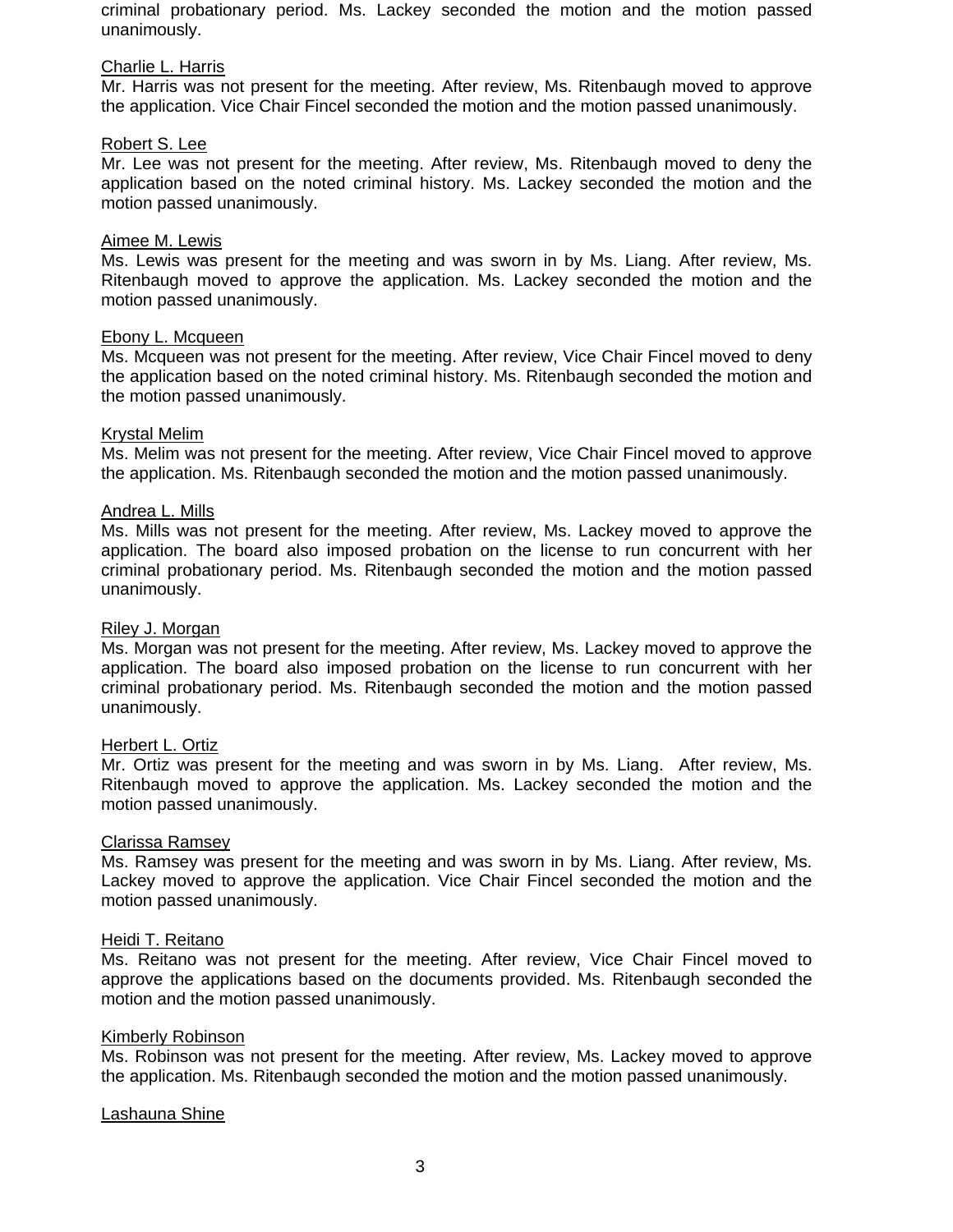Ms. Shine was not present for the meeting. After review, Vice Chair FIncel moved to deny the application based on the noted criminal history. Ms. Ritenbaugh seconded the motion and the motion passed unanimously.

## Stephen Stanton

Mr. Stanton was not present for the meeting. After review, Vice Chair Fincel moved to deny the application based on the noted criminal history. Ms. Ritenbaugh seconded the motion and the motion passed unanimously.

# Belinda Turner

Ms. Turner was not present for the meeting. After review, Ms. Ritenbaugh moved to approve the application. Ms. Lackey seconded the motion and the motion passed unanimously.

# Antionette Weldon

Ms. Weldon was present for the meeting and was sworn in by Ms. Liang. After review, Vice Chair Fincel moved to approve the application. The board also imposed probation on the license to run concurrent with her criminal probationary period. Ms. Ritenbaugh seconded the motion and the motion passed unanimously.

# Latonia Williams

Ms. Williams was not present for the meeting. After review, Ms. Lackey moved to approve the application. Ms. Ritenbaugh seconded the motion and the motion passed unanimously.

# Nikia Williams

Ms. Williams was not present for the meeting. After review, Ms. Ritenbaugh moved to approve the application. Vice Chair Fincel seconded the motion and the motion passed unanimously.

# Rebecca Wylie

Ms. Wylie was not present for the meeting. After review, Ms. Ritenbaugh moved to approve the application. The board also imposed probation on the license to run concurrent with her criminal probationary period. Vice Chair Fincel seconded the motion and the motion passed unanimously.

# **Applications for Hair Braiding Courses**

#### **Initial Review**

#### David's Total Platinum Creations

After review, Ms. Ritenbaugh moved to approve the application. Ms. Lackey seconded the motion and the motion passed unanimously.

#### Legendary Techniques & Hair Braiding

After review, Ms. Ritenbaugh moved to deny the application based on references to the use of formalin, alcohol, quats, fumigants and dry sanitizing as disinfectants, references to tools being used in hair braiding, reference to diagnosis of medical conditions, improper reference to untraviolent rays as a method of sanitization. Ms. Smith seconded the motion and the motion passed unanimously.

#### Miracles Barber & Beauty Academy

After review, Vice Chair Fincel moved to deny the application based on references to the use of ultraviolent rays and dry sanitizing as a sanitizer, the course content was outside of the scope of practice of a hair braiding registration by reference to "stimulating the scalp". Ms. Ritenbaugh seconded the motion and the motion passed unanimously.

#### Prestige School of Beauty

After review, Ms. Lackey moved to approve the application. Vice Chair Fincel seconded the motion and the motion passed unanimously.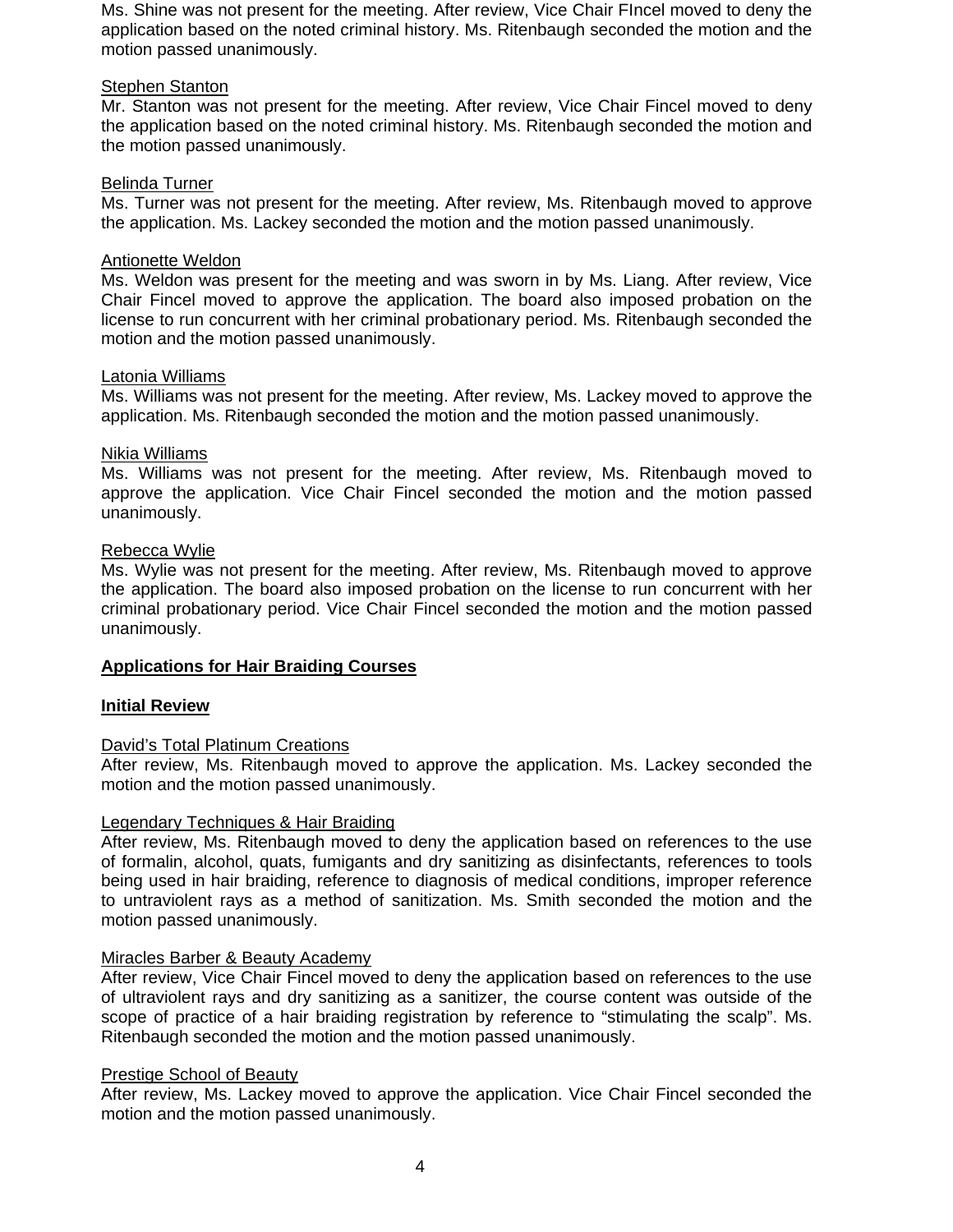#### S 7 Hair Studio

After review, Ms. Lackey moved to approve the application. Vice Chair Fincel seconded the motion and the motion passed unanimously.

## The Hair Express

After review, Ms. Lackey moved to approve the application. Vice Chair Fincel seconded the motion and the motion passed unanimously.

# Three J's

After review, Ms. Ritenbaugh moved to deny the application based on references to the use of needles, references to the use of fenols and alcohol as a sanitizer, the course content was outside of the scope of practice of Florida Board of Cosmetology licensees by performing permanent makeup. Ms. Lackey seconded the motion and the motion passed unanimously.

## Val's Caribbean Breeze Beauty Shop

After review, Ms. Ritenbaugh moved to approve the application. Ms. Lackey seconded the motion and the motion passed unanimously.

# **Applications for Hair Wrapping Courses**

# **Initial Review**

# David's Total Platinum Creations

After review, Vice Chair Fincel moved to approve the application. Ms. Lackey seconded the motion and the motion passed unanimously.

#### Prestige School of Beauty

After review, Vice Chair Fincel moved to approve the application. Ms. Lackey seconded the motion and the motion passed unanimously.

#### The Hair Express

After review, Vice Chair Fincel moved to approve the application. Ms. Lackey seconded the motion and the motion passed unanimously.

# **Applications for Body Wrapping Courses**

#### **Initial Review**

#### Bellagina Aesthetics LLC

After review, Vice Chair Fincel moved to approve the application. Ms. Ritenbaugh seconded the motion and the motion passed unanimously.

#### David's Total Platinum Creations

After review, Vice Chair Fincel moved to approve the application. Ms. Ritenbaugh seconded the motion and the motion passed unanimously.

#### The Beautywrap, Inc.

After review, Vice Chair Fincel moved to approve the application with the following contingency: striking the word "sterile" in the course outline and replacing it with "sanitary". The correction must be submitted to the Executive Director within 30 days of the date of the order for approval. Ms. Ritenbaugh seconded the motion and the motion passed unanimously.

#### The Hair Express

After review, Ms. Ritenbaugh moved to approve the application. Ms. Lackey seconded the motion and the motion passed unanimously.

#### **Initial HIV/AIDS Courses**

# **Initial Review**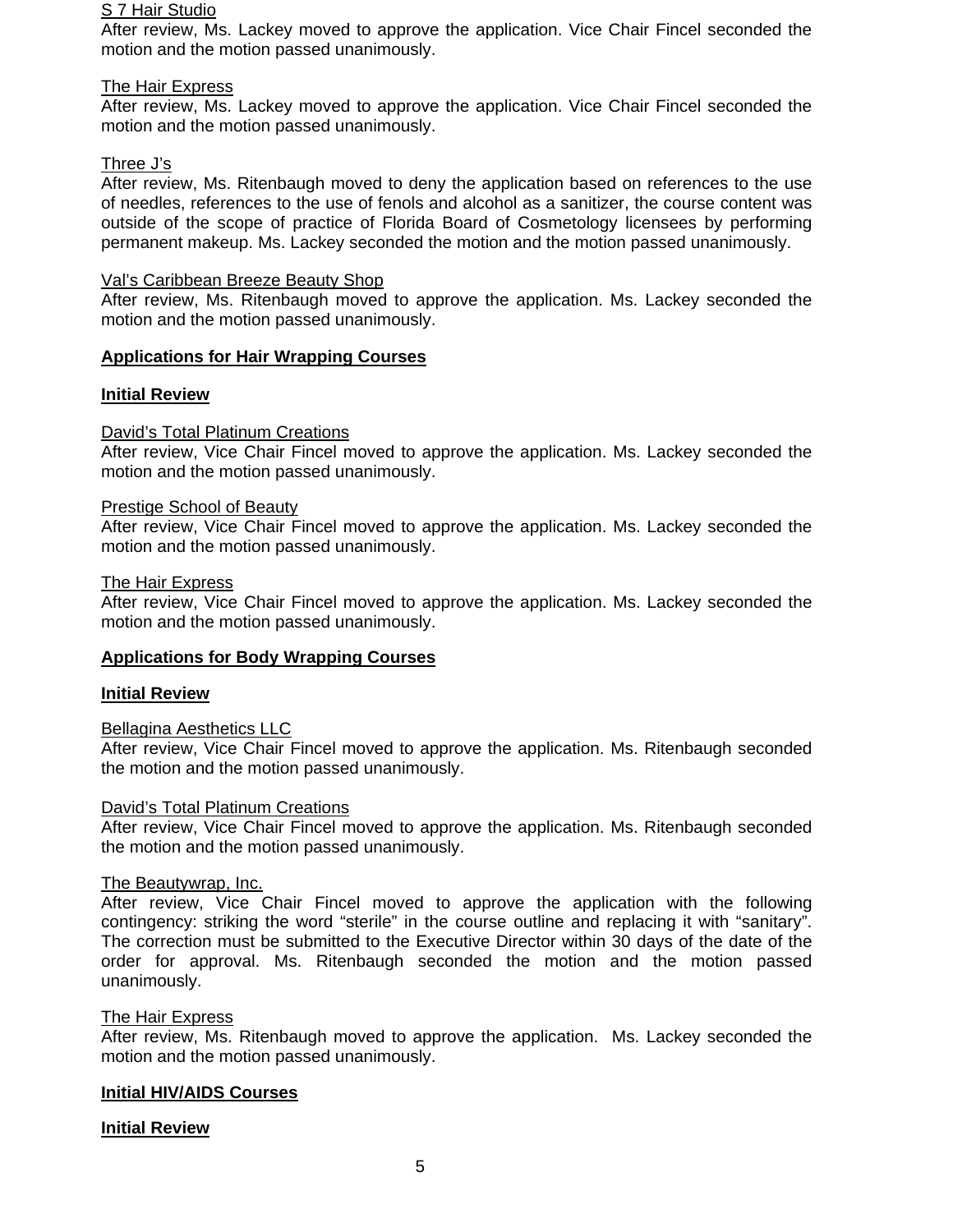#### David's Total Platinum Creations

After review, Vice Chair Fincel moved to approve the application. Ms. Ritenbaugh seconded the motion and the motion passed unanimously.

#### The Hair Express

After review, Vice Chair Fincel moved to approve the application. Ms. Ritenbaugh seconded the motion and the motion passed unanimously.

# **Continuing Education Provider and Course Applications**

# **Initial Review**

Bene's International School of Beauty

*Course Application*

Salon Issues 2010-2011 – 16 Hours Live Group Study

After review, Vice Chair Fincel moved to approve the application with the following contingency: striking all references to the use of alcohol and fumigants as a sanitizer. The correction must be submitted to the Executive Director within 30 days of the date of the order for approval. Ms. Ritenbaugh seconded the motion and the motion passed unanimously.

#### Monique Cosmetique LLC

*Course Application* 

Chemical Peels – 4 Hours Internet and Live Group Study and Conference/Tradeshow After review, Ms. Ritenbaugh moved to approve the application. Vice Chair Fincel seconded the motion and the motion passed unanimously.

#### Monique Cosmetique LLC

*Course Application*

Extractions 101 – 4 Hours Live Group Study and Conference/Tradeshow and Internet After review, Ms. Ritenbaugh moved to approve the application. Vice Chair Fincel seconded the motion and the motion passed unanimously.

## Monique Cosmetique LLC

*Course Application* 

Designing the Perfect Brow - 4 Hours Internet and Live Group Study and Conference/Tradeshow After review, Ms. Ritenbaugh moved to approve the application. Vice Chair Fincel seconded the motion and the motion passed unanimously.

# **New Business**

#### Thermage

After discussion, the board agreed to table this matter until additional information is received regarding thermage procedures. Ms. Liang will contact Rachelle Springer for more information on thermage.

#### Cosmetologist Performing Massage

After discussion, the board agreed that cosmetologists can massage the head, face, scalp, neck, hands and feet; manicure/pedicure/nail extension specialists can massage the hands and feet; facial specialists can massage the head, face, scalp, and neck; and full specialists can massage the head, face, scalp, neck, hands and feet.

#### Reference Dates on Course Materials

The board will discuss adding reference dates on hair braiding, hair wrapping, body wrapping, and initial HIV/AIDS course materials at their April meeting.

#### **Other Business**

# **Executive Director's Report**

Financial Report for Year Ending September, 2010